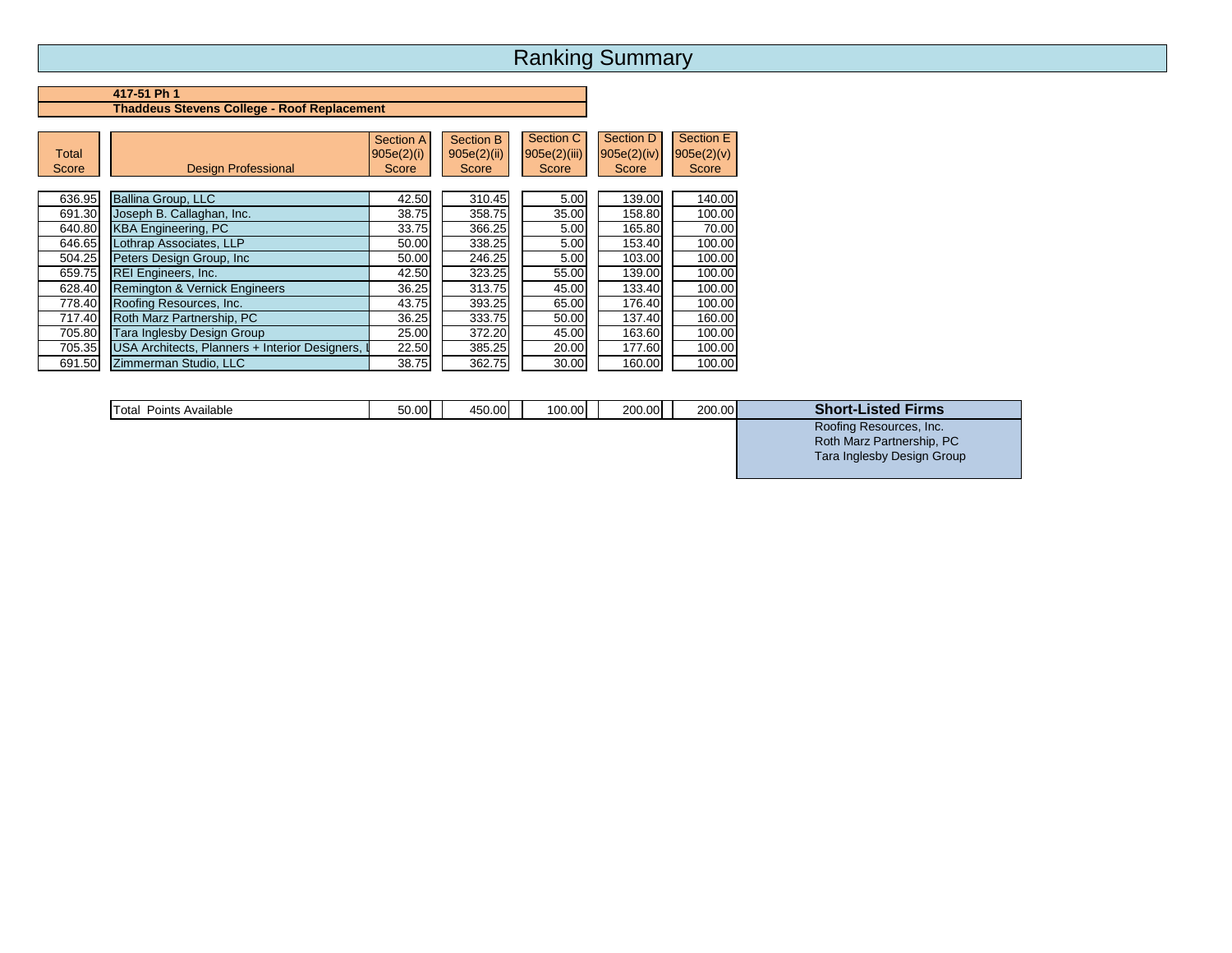# Ranking Summary

## **515-34 Ph 1 Wernersville State Hospital - Upgrade Electrical**

| <b>Total</b><br>Score | <b>Design Professional</b>             | <b>Section A</b><br>905e(2)(i)<br>Score | Section B<br>905e(2)(ii)<br>Score | Section C<br>905e(2)(iii)<br>Score | Section D<br>905e(2)(iv)<br>Score | Section E<br>905e(2)(v)<br>Score |
|-----------------------|----------------------------------------|-----------------------------------------|-----------------------------------|------------------------------------|-----------------------------------|----------------------------------|
| 748.63                | Arris Engineering Group, Ltd.          | 31.50                                   | 401.63                            | 10.00                              | 165.50                            | 140.00                           |
| 719.63                | <b>CJL Engineering</b>                 | 20.00                                   | 421.38                            | 2.50                               | 175.75                            | 100.00                           |
| 708.76                | Claitman Engineering Associates, Inc.  | 30.50                                   | 393.76                            | 2.50                               | 162.00                            | 120.00                           |
| 680.13                | Greenman-Pedersen, Inc.                | 22.00                                   | 395.63                            | 2.50                               | 160.00                            | 100.00                           |
| 764.00                | <b>HF Lenz Company</b>                 | 16.50                                   | 447.50                            | 2.50                               | 177.50                            | 120.00                           |
| 722.76                | Integrated Engineering Solutions, Inc. | 50.00                                   | 387.76                            | 27.50                              | 157.50                            | 100.00                           |
| 753.76                | <b>KCI Technologies, Inc.</b>          | 17.50                                   | 420.01                            | 25.00                              | 171.25                            | 120.00                           |
| 686.13                | <b>Tara Inglesby Design Group, LLC</b> | 25.00                                   | 379.88                            | 30.00                              | 151.25                            | 100.00                           |
| 723.38                | Windward Engineers & Consultants, LLC  | 21.50                                   | 391.88                            | 30.00                              | 160.00                            | 120.00                           |

| Total<br>Points Available | 50.00 | 500.00 | 50.00 | 200.00 | 200.00 | <b>Short-Listed Firms</b> |
|---------------------------|-------|--------|-------|--------|--------|---------------------------|
|                           |       |        |       |        |        | <b>HF Lenz Company</b>    |
|                           |       |        |       |        |        | KCI Technologies, Inc.    |

Arris Engineering Group, Ltd.